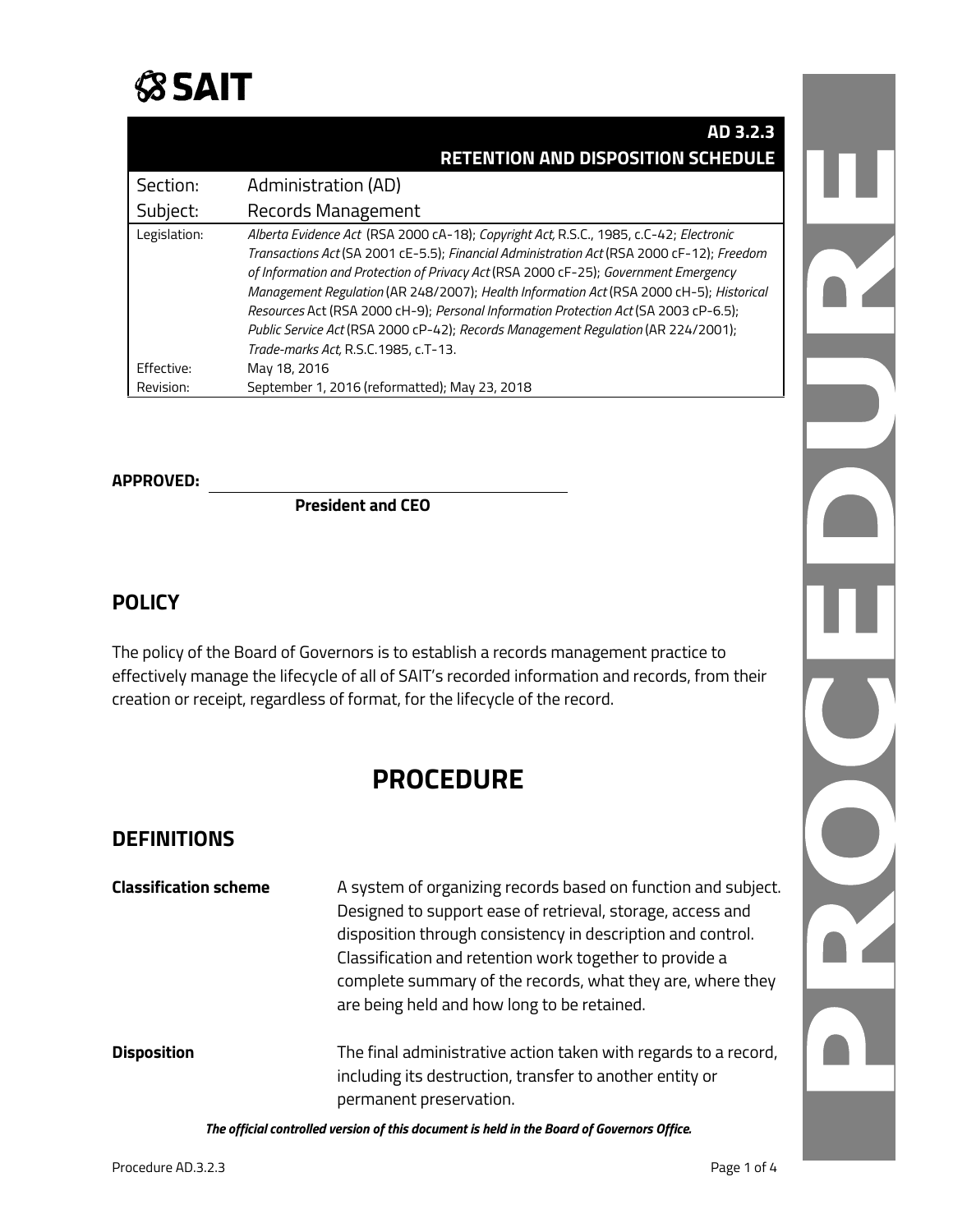

|        | <b>Major amendment</b>                              | Major revisions to the Classification Scheme and/or the<br>Retention and Disposition Schedule for records that would<br>alter the context of the schedule.                                                                                                                                                                                                                                                                                                                                                                  |  |
|--------|-----------------------------------------------------|-----------------------------------------------------------------------------------------------------------------------------------------------------------------------------------------------------------------------------------------------------------------------------------------------------------------------------------------------------------------------------------------------------------------------------------------------------------------------------------------------------------------------------|--|
|        | <b>Minor amendments</b>                             | Minor revisions to the Classification Scheme and/or the<br>Retention and Disposition Schedule for records that would not<br>alter the context of the schedule.                                                                                                                                                                                                                                                                                                                                                              |  |
| Record |                                                     | Information created, received and maintained as evidence by<br>an organization or person, in pursuance of legal obligations or<br>in the transaction of business. A record may be in any form.<br>This includes notes, images, audio-visual recordings, x-rays,<br>books, documents, maps, drawings, photographs, letters,<br>vouchers and papers and any other information that is<br>written, photographed, recorded or stored in any manner, but<br>does not include software or any mechanism that produces<br>records. |  |
|        | <b>Records management</b>                           | Field of management responsible for the efficient and<br>systematic control of the record lifecycle.                                                                                                                                                                                                                                                                                                                                                                                                                        |  |
|        | <b>Retention and Disposition</b><br><b>Schedule</b> | A legal instrument that describes the records under<br>the control of a public body, that specifies how long and<br>where the records must be kept as they progress through the<br>phases of their life cycles, the format in which the records<br>must be stored, and what their final disposition will be<br>(destruction or archival preservation) at the end of their life<br>cycles. This is also referred to as the "Retention Schedule".                                                                             |  |
|        | <b>GOVERNING PRINCIPLES</b>                         |                                                                                                                                                                                                                                                                                                                                                                                                                                                                                                                             |  |
| 1.     | requirements.                                       | The Classification Scheme and the Records Retention and Disposition Schedule (the<br>"Retention Schedule") is a living document (located on SAITNow) that must be maintained<br>and updated to reflect changes in SAIT's operational, fiscal, policy and regulatory                                                                                                                                                                                                                                                         |  |

## **GOVERNING PRINCIPLES**

- 1. The Classification Scheme and the Records Retention and Disposition Schedule (the "Retention Schedule") is a living document (located on SAITNow) that must be maintained and updated to reflect changes in SAIT's operational, fiscal, policy and regulatory requirements.
- 2. The Records Management Services unit, Finance Department, is responsible for all aspects of records management, including managing and maintaining the Retention Schedule, and designing, implementing and providing training on records management programs and operations.

*The official controlled version of this document is held in the Board of Governors Office.*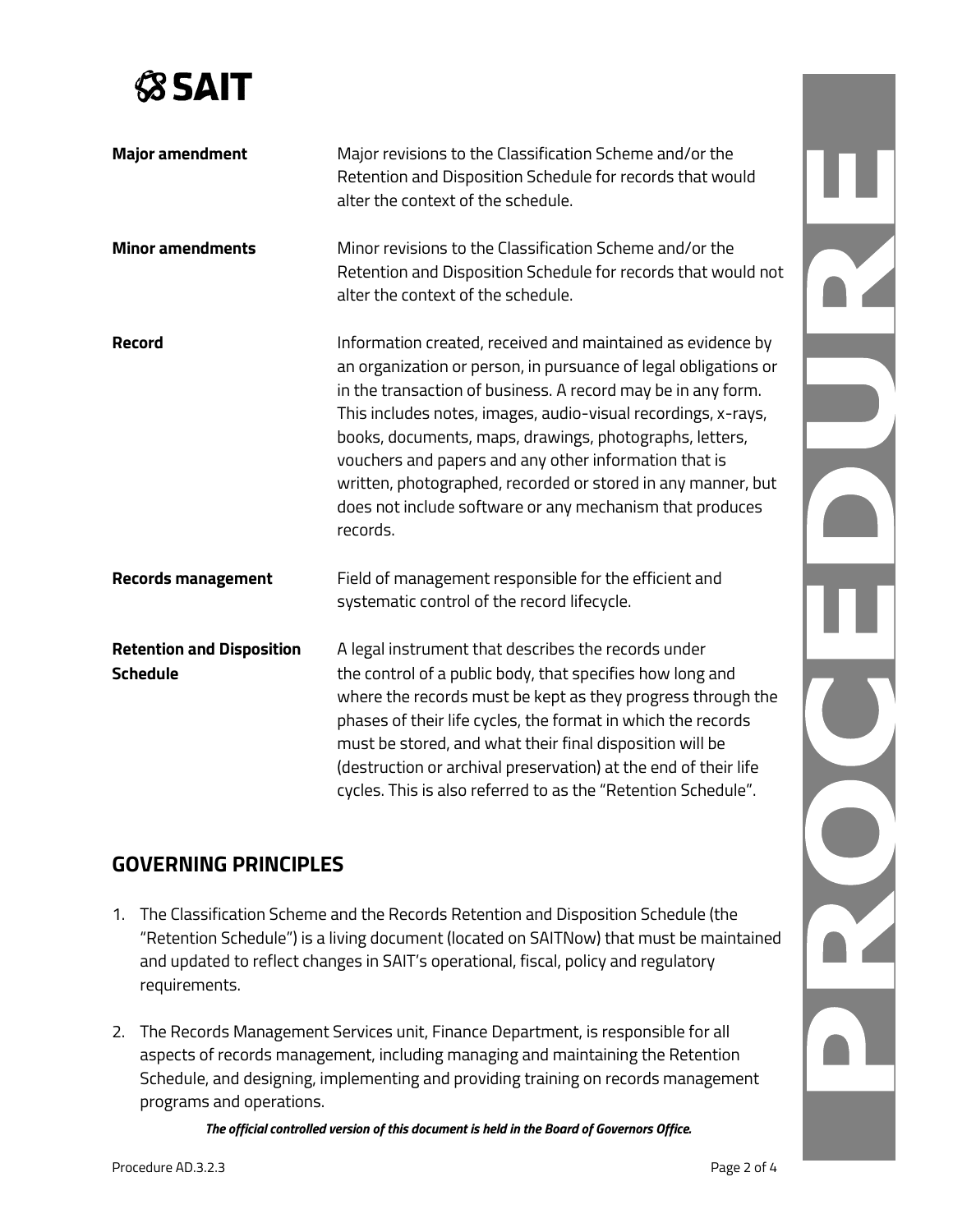# **SSAIT**

3. Linking classification, retention and security, the Retention Schedule allows for a consistent disposition process in relation to the destruction and/or non-destruction of records.

## **PROCEDURE**

#### **A. Authority and Responsibility**

- 1. Records Management Services will review the schedule at least twice each year, or more often as required. The review will identify any minor or major amendments requiring implementation.
- 2. Amendments to the schedule go into effect on the approval date. Records created following an amendment approval must use the new classification numbers and retention periods. Records that fall under the prior schedule will fall under the authority of the amended schedule unless specifically identified otherwise.
- 3. Each approved change is assigned a version number. Approved major changes will be assigned a new version number. Minor changes will be assigned a new sequential number with the original version (for example, Version 1.1 is a minor version of Version 1, whereas Version 2 means that a substantial change that alters the context has been approved).
- 4. Records Management Services is responsible for permanently preserving a master set (paper or electronic format) of SAIT's approved retention schedules.
- 5. Employees are responsible for regularly checking the Retention Schedule to ensure they are aware of changes and amendments to that schedule.

#### **B. Amendments to Existing Retention and Disposition Schedule**

- 1. The submission of a request to Records Management Services, whether it is a new schedule proposal or an amendment to the existing schedule, starts the review process.
- 2. When an amendment of an existing schedule is proposed, Records Management Services will review the existing schedule in the context of the entire program, service or function in question, to determine if a new schedule is warranted or if the series or item can be amended.

*The official controlled version of this document is held in the Board of Governors Office.*